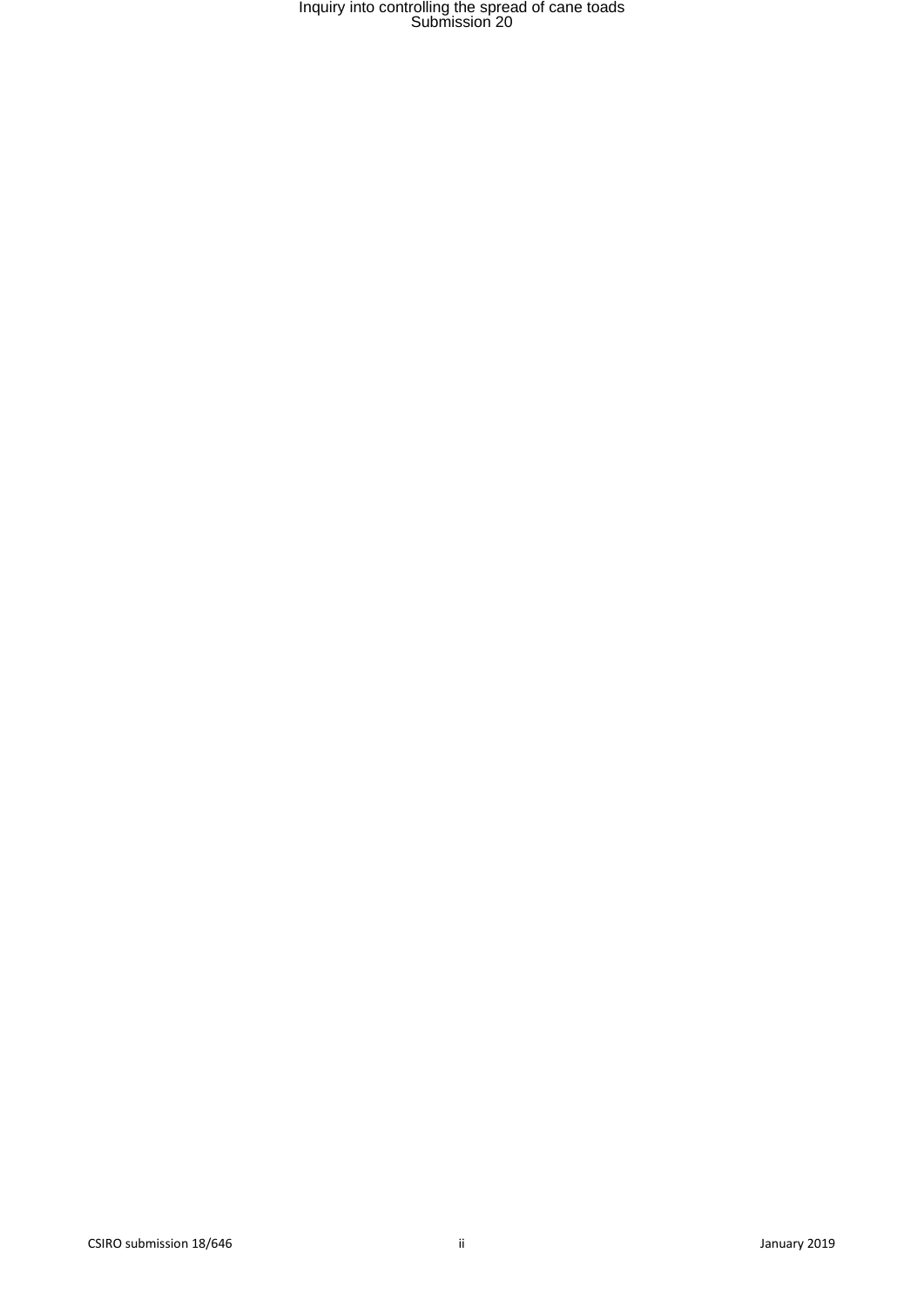## <span id="page-2-0"></span>**Table of Contents**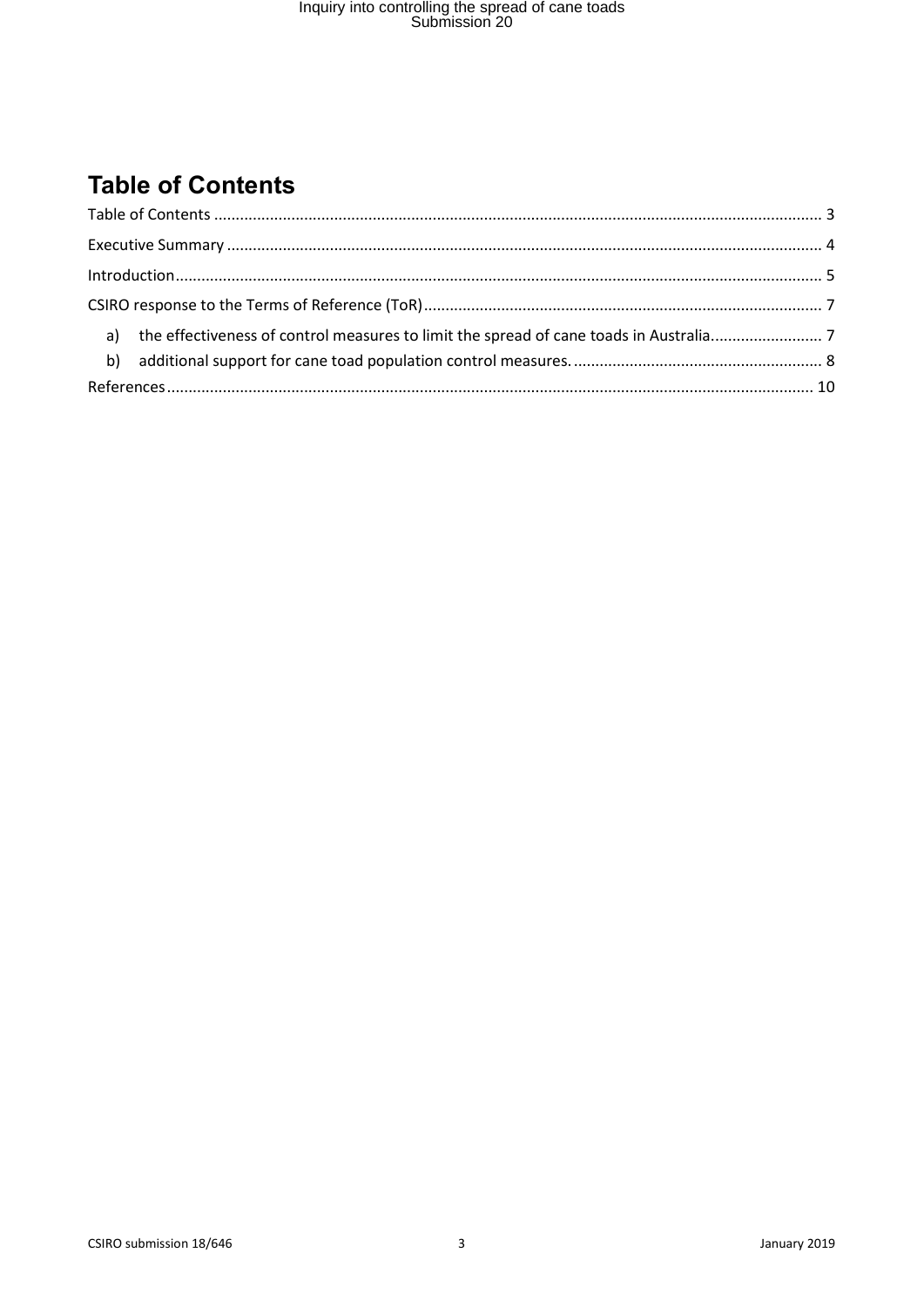#### <span id="page-3-0"></span>**Executive Summary**

This submission provides an overview of the introduction of cane toads to Australia and goes into the efficacy of the current control measures used, as well as detailing novel methods being developed for cane toad control and mitigation. This submission in particular highlights CSIRO research historically undertaken on cane toad management as well as research CSIRO is currently engaged in to develop novel genetic tools to combat cane toads. The submission emphasises the need for novel methods of cane toad abatement to be developed because the currently available tools are:

- Costly and labour intensive
- Not effective at a landscape scale

The submission also touches on the social implications of the current abatement strategies and the work CSIRO is doing to engage with the public and learn about their attitudes towards the use of novel genetic technologies in pest eradication and conservation.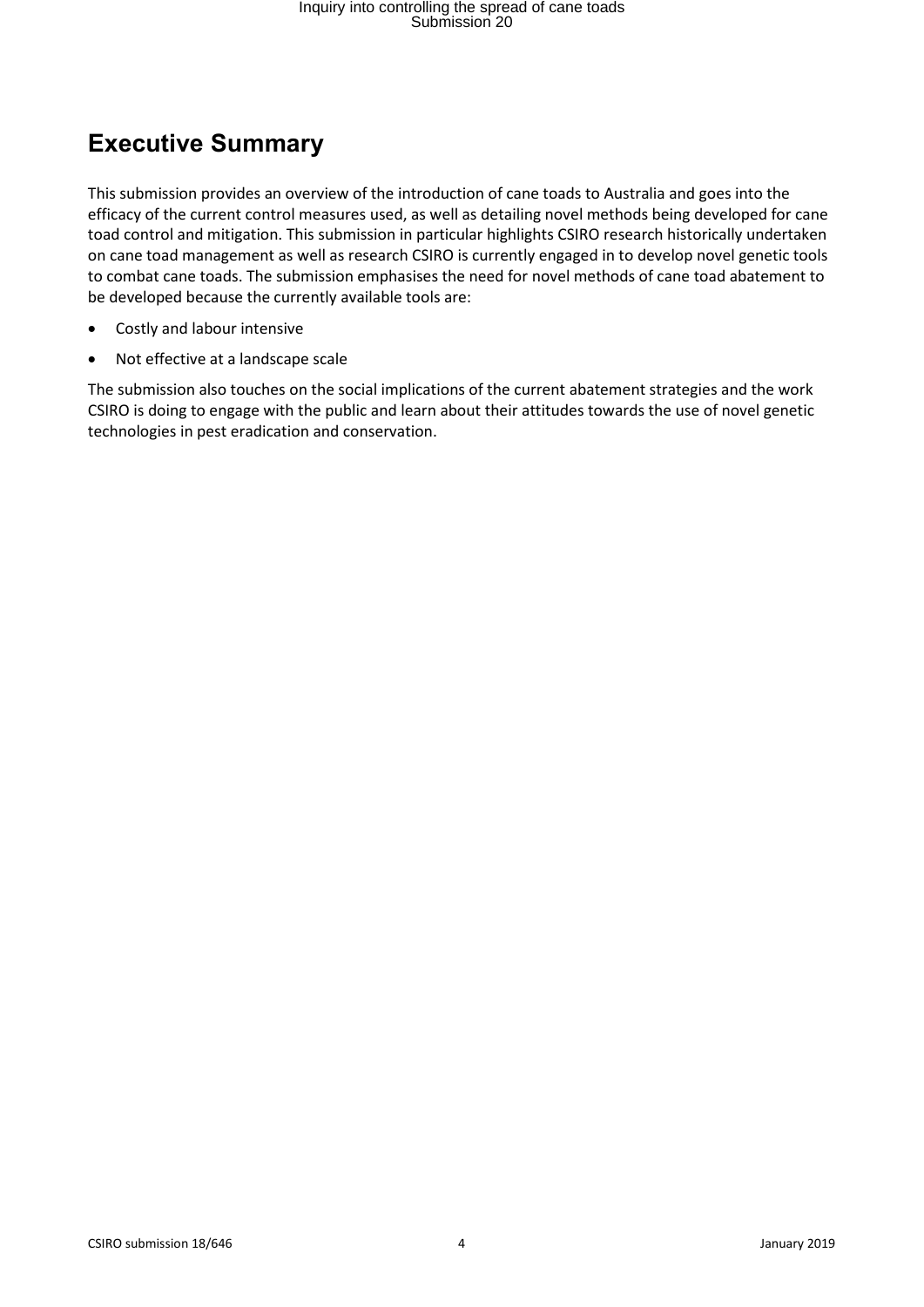#### <span id="page-4-0"></span>**Introduction**

CSIRO welcomes the opportunity to provide input to the House of Representatives Standing Committee on the Environment and Energy inquiry into controlling the spread of cane toads.

The cane toad was introduced into Australia in 1935 by the Queensland Bureau of Sugar Experiment Stations after reports of cane toads being used to control cane beetles in Hawaii and Puerto Rico. Within five years the government released over 60,000 young cane toads into Queensland. Almost 85 years later it is estimated that cane toads occupy over 1.2 million square kilometres in northern and eastern Australia (Urban *et al*, 2008).

The cane toad's ability to spread so quickly into so many different ecosystems is due to a few key characteristics. Cane toads are a very hardy species that can go long periods of time without food or water and are opportunistic feeders that can take advantage of a wide variety of food sources. They are also highly fecund, with females laying between 10,000 and 30,000 eggs in a single clutch and breeding on average twice a year. Finally, cane toads express toxins throughout their entire life cycle which are lethal when ingested. This means that cane toads have not become a staple prey source for Australian predators, so there is no significant predation to keep their population numbers in check.

Western Australia first declared the cane toad a pest in 1950, and 40 years after the introduction the first toad, a survey of the devastating impact of cane toads on Australian fauna was published by Archer and Covacevich (1975) of the Queensland Museum. This publication helped initiate efforts into cane toad eradication and control, which started in earnest in the 1980's with federal funding and establishment of a cane toad Research Management Committee (Invasive Animals CRC, 2006). In the years since, a significant amount of work has been done to understand the ecology, life cycle, population dynamics, genetics, and diseases of the cane toad (Alford, 1994; Hyatt *et al*, 1998; Lampo and De Leo, 1998; Shine, 2010; Trumbo *et al*, 2016). This knowledge is quite valuable, and has aided scientists all over the world better understand the changes in ecosystem dynamics caused by invasive species (Phillips *et al*, 2006). However, to date, no effective eradication or landscape scale population management strategies have been developed.

Research has indicated that that the threat presented by cane toads is higher now than ever. While early estimates of cane toad movement estimated that the invasion front progressed approximately 10 km a year, newer estimates put this figure closer to 55 km a year (Urban, 2008), with some evidence pointing to this increase in speed caused by genetic evolution in the toads (Phillips *et al*, 2006). Another worrying trend is the increased thermal tolerance seen in toad populations at the southernmost invasion front (Kolbe *et al*, 2010; McCann *et al*, 2014), indicating that the species is capable of evolving and spreading to habitats outside of its originally predicted range.

The spread of cane toads has had a significant impact on a wide variety of Australian ecosystems particularly during the first few years after the invasion front has come through. The long-term broad impacts of cane toads on biodiversity beyond a small number of directly affected native species has been exaggerated but native species level impacts are significant. Among the Australian natives that are directly impacted by the cane toad are quolls, goannas, multiple species of snakes, freshwater crocodiles, and native amphibians (Burnett, 1997; Catling *et al*, 1999; Crossland *et al*, 2000; Llewelyn *et al*, 2010; Shine 2010). Recovery of native populations, particularly of native amphibians, has been observed in ecosystems where long-term monitoring has been undertaken. Australia has no native toads and as such many endemic families of predators have little resistance to toad toxin. It will therefore take a long time before native species adapt to cane toads and can contribute to the suppression of their abundance. In addition, cane toads present a threat to domestic animals, especially dogs (Johnnides *et al*, 2016). While it is difficult to ascertain how many dogs are poisoned by cane toads every year, retrospective studies from veterinarian clinics in Brisbane indicate that single clinics can average between 30- 50 cases a year (Roberts *et al*, 2000; Reeves, 2004).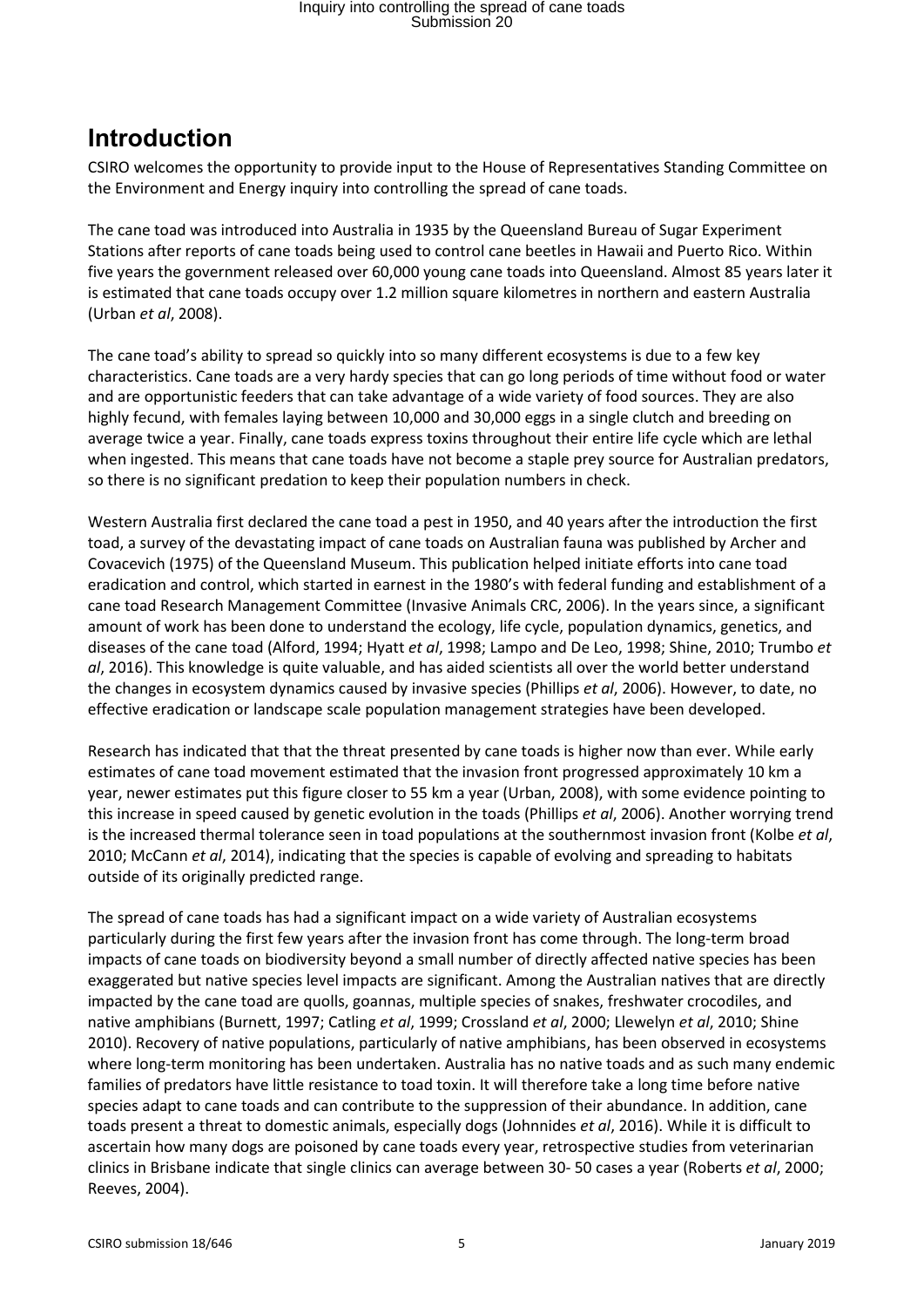Cane toads affect multiple industries (tourism, agriculture etc.), however the impacts have not been high enough for broad industry investment, therefore cane toad management and eradication attempts have generally been publicly funded. Research suggests that if the impacts caused by cane toads are to be properly biologically controlled, new technologies need to be developed which can operate at the continental scale (Shanmuganathan *et al*, 2010; Tingley *et al*, 2017).

Since the 1970's CSIRO has been undertaking cane toad management research including; options for viral and genetic biological control (Thresher and Bax 2006; Shanmuganathan *et al*, 2010; Pallister *et al*, 2011), understanding cane toad diseases (Hyatt *et al*., 1998), potential geographic distribution (Sutherst *et al*, 1996), and toxicology (Halliday *et al*, 2009). In the 2000s CSIRO undertook highly novel research into one such approach attempting to develop a genetically modified virus capable of infecting cane toad tadpoles and interfering with their ability to metamorphose into adults in a species-specific manner, but was ultimately unsuccessful due to technical difficulties in the viral gene delivery (Pallister *et al*., 2011).

Currently CSIRO is applying its expertise in genetic technologies at the Australian Animal Health Laboratory to explore novel pathways to a new control measure (conditioned taste aversion in native predators) that links with and strengthens existing impact management strategies. Public attitudes towards using such genetic tools in a conservation application are an ongoing and a fundamental part of this work. If acceptable to the public (particularly with indigenous land owners) and successful in the laboratory, then regulatory approvals would be sought for field trials. This could be the first step on a pathway to develop additional genetic control measures not only to protect native species but also to reduce population numbers of cane toads both in endemic affected regions and at the invasion front.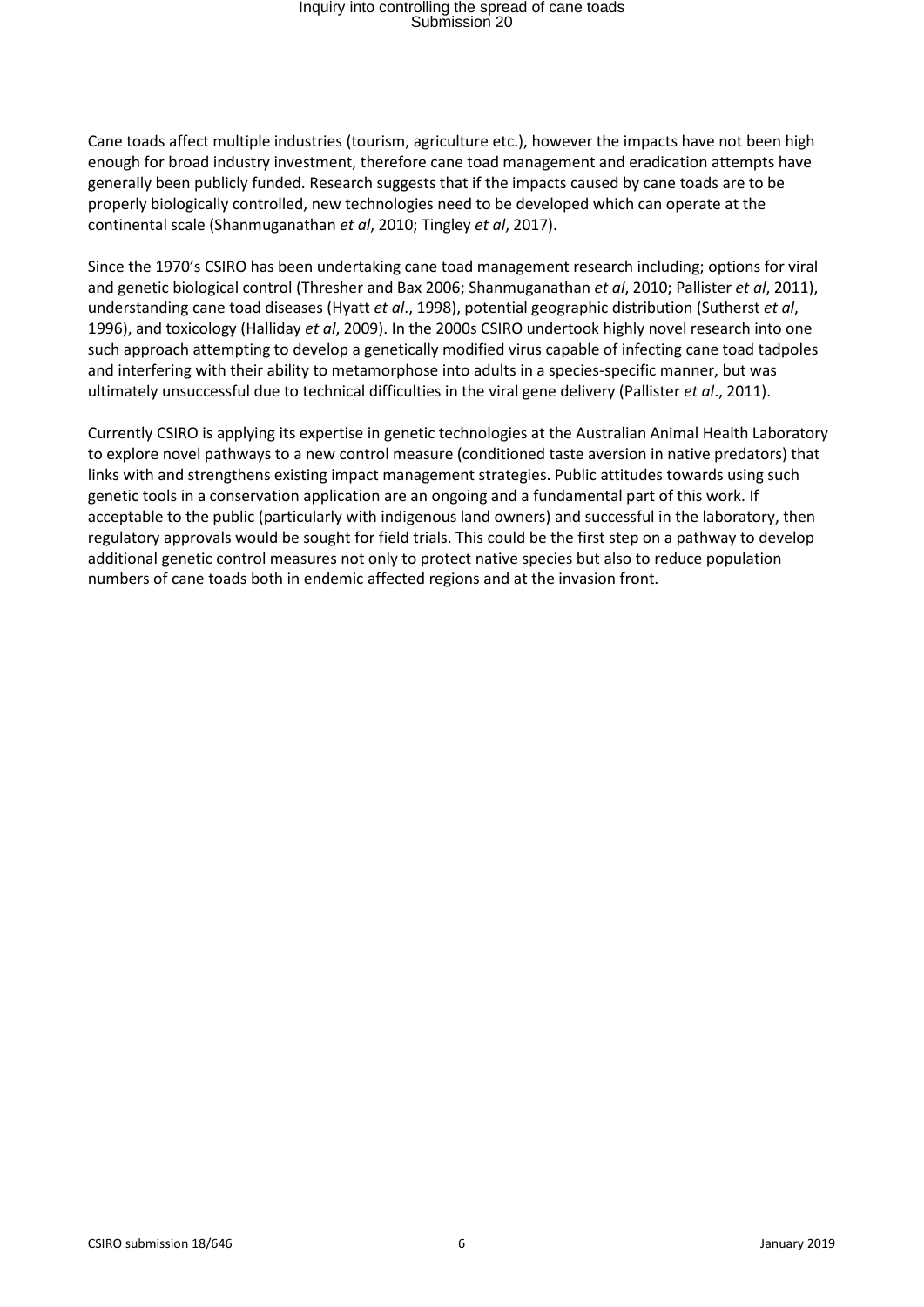### <span id="page-6-1"></span><span id="page-6-0"></span>**CSIRO response to the Terms of Reference (ToR)**

#### *a) the effectiveness of control measures to limit the spread of cane toads in Australia.*

CSIRO is not directly involved in the field management of cane toads in tropical Australia. A number of control measures are in effect and all are reported to have some degree of effectiveness. These include:

**Manual removal** – effective locally but is resource intensive, with other reviews concluding that money is better spent on other mitigation strategies (Invasive Animals CRC, 2006).

**Adult trapping** – effective in targeted areas (Tingley *et al*., 2017) but limited in more remote locations as traps have to be monitored regularly.

**Tadpole trapping** –more effective and less labour intensive than adult trapping (Tingley *et al*., 2017), however is still confined to areas where people are.

**Fencing of water resources**- fencing can provide some impact, however it is often considered prohibitively expensive (Invasive Animals CRC, 2006). Fencing also can prevent native animal's access to water resources, which can have further negative impacts on the environment.

Many of these measures are labour intensive and, while they can be effective at a local level, they are not able to contain toads at a landscape scale. With that said many of these activities such as manual removal are often managed by local communities and volunteers and provide opportunities for community engagement and help raise awareness of different threats facing our environment. Thus it is important to also factor in the social impacts of different control measures when assessing their overall utility.

Other methods that CSIRO has explored but not implemented in the field include:

- Viral biocontrol CSIRO has undertaken a significant amount of work to identify a viral biocontrol agent for the cane toad (Shanmuganathan *et al*, 2010). While multiple viruses that infect cane toads have been discovered (Hyatt *et al*., 1998), no suitable, species specific candidates have been identified (Invasive Animals CRC, 2006). Recent advances in next generation sequencing technology have enabled the discovery of several previously unknown viruses in healthy Australian cane toads (Russo *et al*., 2018), however unless some degree of virulence can be demonstrated, the potential of such endemic viruses as successful viral biocontrol agents appears low.
- Sterile male technology this technology involves making tetraploid (animals with 4 sets of each chromosome instead of 2) males, which then are released and mate with females to produce nonviable triploid offspring (e.g. Thresher and Bax, 2006). It was presented in the mid 2000's as a possible solution, but never implemented at the time due to technical hurdles related to early embryo manipulation, which is critical to making artificial tetraploids. Due to CSIRO's current work into genetic technologies more information is being gained about handling and manipulating early cane toad embryos, and those insights could help make this a feasible strategy.

Emerging methods that are still being developed or are in the early stages of field trials by CSIRO and other research providers:

- eDNA sampling This allows for the presence and population density of cane toads in a body of water to be determined using environmental DNA (Tingley *et al*, 2017). While it is not a direct eradication strategy it is an important new tool for tracking cane toad populations and could be used to determine the efficacy of population control strategies.
- Automated call detectors- This allows for tracking where cane toads are on the invasion front, and importantly locates where they are breeding (Tingley *et al*, 2017). Cane toads participate in mass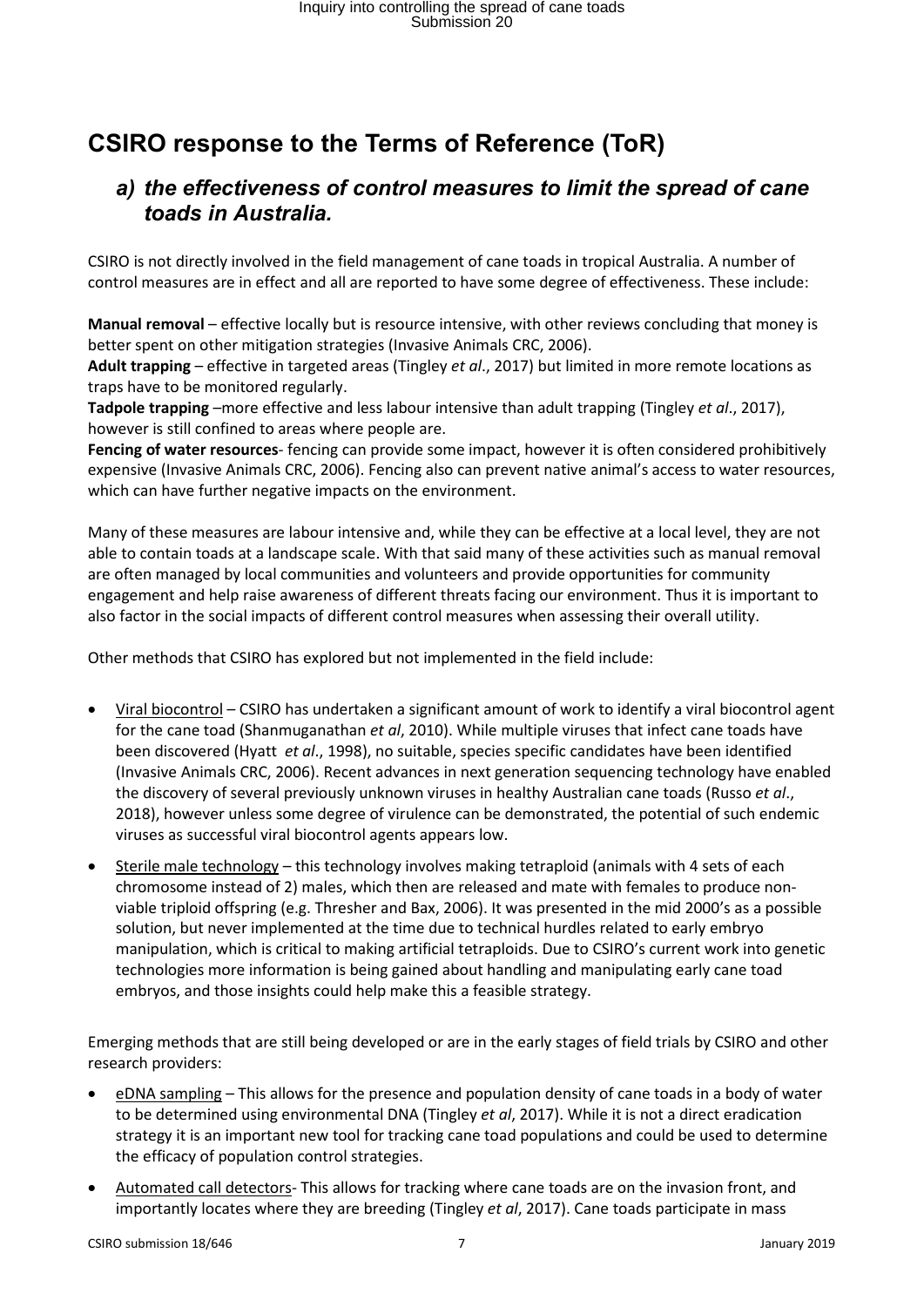breeding a few times a year where all the breeding age cane toads in an area will amass in a body of water and mate. Knowing when and where mating is taking place is a critical tool for deploying population control strategies like tadpole traps.

- Targeted water resource reduction- Cane toads rely on water sources for both survival and breeding. While cane toads can survive for long periods of time without water (through a process known as estivation, which is somewhat similar to hibernation) they must have water for breeding and for tadpoles to develop in. By studying cane toad breeding habitat selection scientists could develop a better understanding of what makes an ideal cane toad breeding ground, and thus block cane toads from these area or modify the landscape/ habitat such that it is no longer suitable for breeding (Tingley *et al*, 2017).
- Reduced fitness breeding- Genetic studies comparing established cane toad populations to populations at the invasion front have found that invasion front cane toads, or "fast" toads, are adapted for faster spread into new areas (Phillips *et al*., 2006). By transplanting "sedentary" cane toads from established populations to the invasion front for breeding the "sedentary" toads will breed with the "fast" toads. The resulting progeny from a "fast" toad and "sedentary" toad mating would in theory spread slower since it would have an equal mix of "fast' and "sedentary" genes. If done on a large scale this could slow the spread of cane toads into new areas.
- Conditioned taste aversion: Conditioned taste aversion is a harm mitigation strategy that aims to "teach" native Australian predators to avoid cane toads, thus mitigating some of the impacts cane toads have on the environment (O'Donnell *et al*, 2010). The system works by feeding predator species with ground up cane toad meat that is mixed with an emetic (a non-lethal substance that induces vomiting) which causes the animals to get sick, but does not cause any lasting negative health problems. In some circumstances this conditioning has been shown to be effective at increasing the avoidance of some predator species to cane toads. Preliminary field trials by government and NGO's in WA for conditioned taste aversion are on-going.
- Exotic lungworm as a potential biocontrol agent: The exotic lungworm (*Rhabdias pseudosphaerocephala*) was accidently introduced with cane toads as part of the original releases. Lungworm densities in toads are lower at the invasion front than in established populations. It has been proposed that native frogs could be used to spread the lungworm at the invasion front to reduce cane toad fitness (Pizzatto *et al*, 2012).
- Gene editing and genetic engineering: In recent years new tools have emerged in the field of molecular genetics that allow scientists to make very small, even single base pair, changes to the genome, a process now known as gene editing. In addition, tools to make larger changes including inserting novel genes into the genome have also advanced. CSIRO has developed capabilities in this field (e.g. Thresher and Bax, 2006) and is currently working on developing methods for gene editing and genome engineering in the cane toad. The first aim is to target genes in the toxin production pathway to generate "low toxin" cane toads that can be used for conditioned taste aversion (studies have shown predators respond better to conditioned taste aversion when live prey is used as opposed to ground up meat). The second aim is to engineer toads with reduced reproductive capability by deleting or repressing genes that are critical for fertilization in the cane toad.

#### <span id="page-7-0"></span>*b) additional support for cane toad population control measures.*

The control measures currently available all play an important role in controlling cane toad populations, however they only provide transient and/or localised benefits since cane toads reproduce prolifically, quickly repopulating depleted areas and rapidly adapting to new environments (Invasive Animals CRC, 2006). This indicates the need for new approaches aiming at the development of tools and strategies that can address the problem at a landscape scale.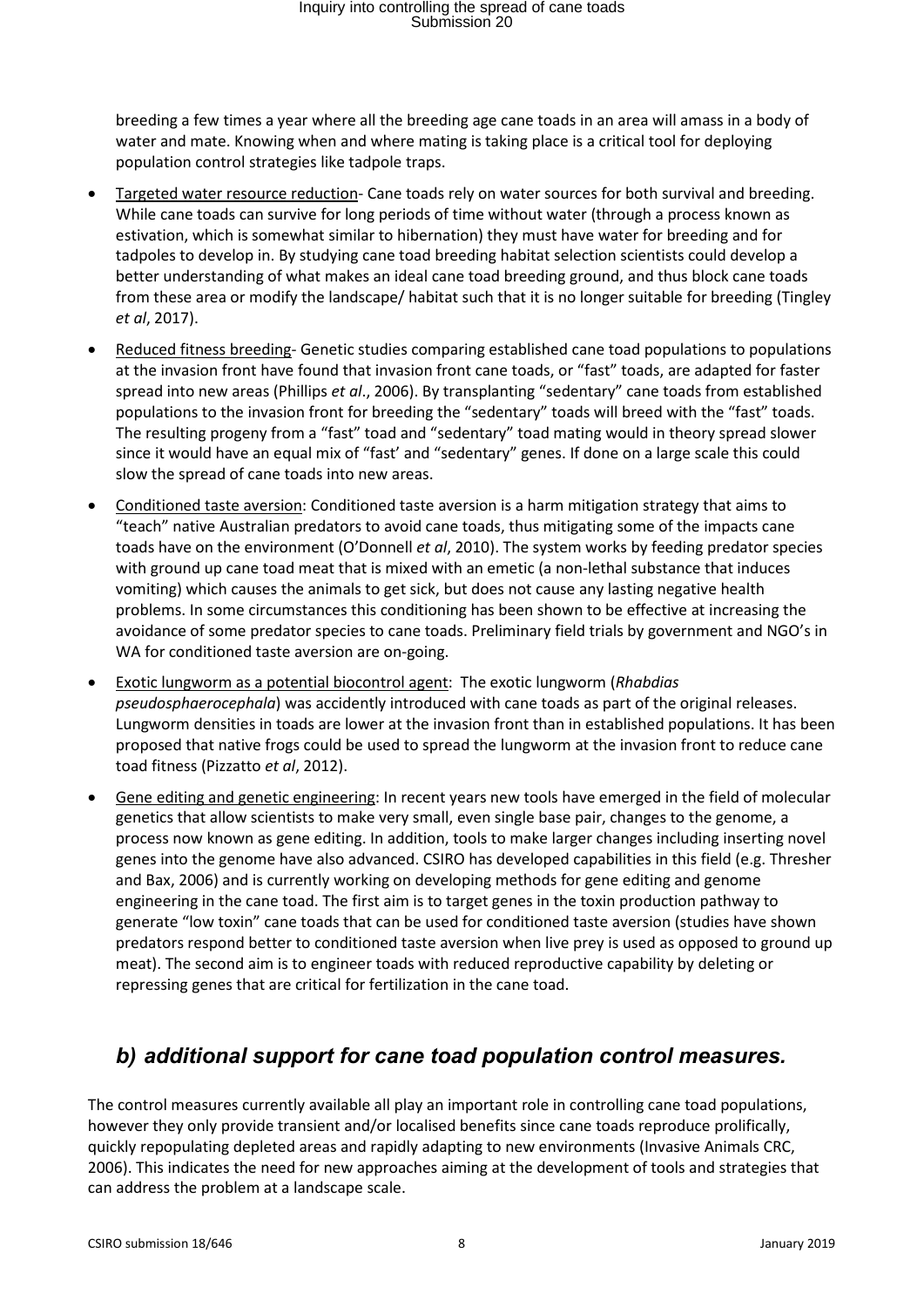Novel genetic control measures have been and are being developed for a number of pest animal species such as carp (Thresher *et al*, 2014), mosquitoes (Adalja *et al*, 2016), and rodents (Leitschuh *et al*, 2018) and the Cane Toad genome, a prerequisite for any such approaches to proceed, has now been published (Edwards *et al*., 2018). As these genetic control measures are further assembled and tested it is likely that opportunities will arise to consider similar methodologies for cane toad population control. To do this will require the development of genetic modification systems for the cane toad. CSIRO's current research strategy around cane toad control is based on exploring these methodologies.

Other critical components of CSIRO's strategy in this area focus on risk assessment and gauging public sentiment with respect to the use of genetic tools to address critical conservation problems (Hayes *et al*, 2018). A key facet of this is engagement with communities directly impacted by cane toads, particularly the traditional land owners whose cultural heritage is being eroded by the loss of significant native species. CSIRO is committed to a completely transparent approach to gene technology development and also works very closely with regulators and end-users throughout the development of such approaches under agreed international principles (Emerson *et al*, 2017).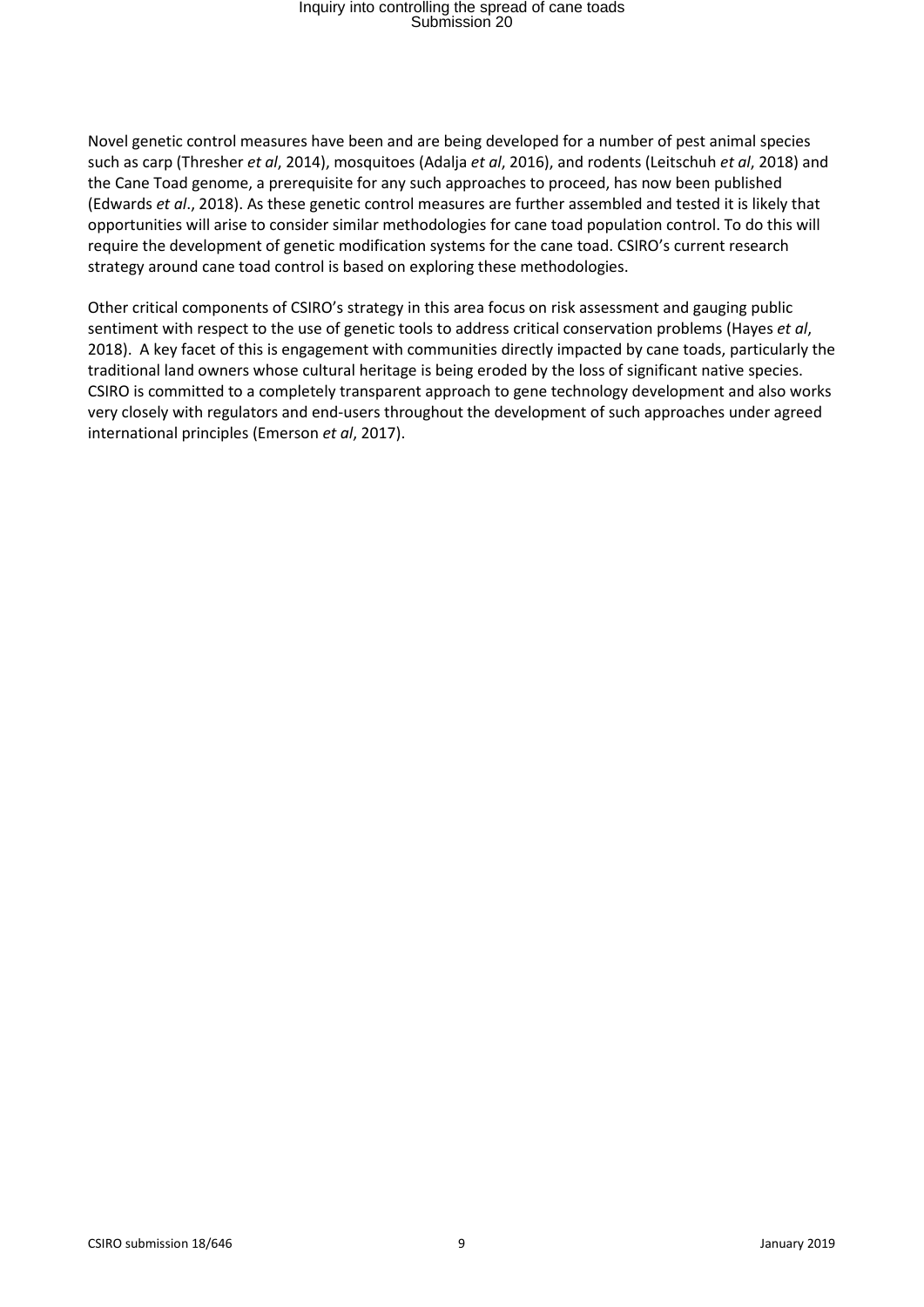#### <span id="page-9-0"></span>**References**

- Adalja A, Sell TK, McGinty M, Boddie C (2016) Genetically modified (GM) mosquito use to reduce mosquitotransmitted disease in the US: a community opinion survey. PLoS currents. 25:8.
- Alford R (1994) Interference and exploitation competition in larval Bufo marinus. Ch. 17 (Pp. 297–306) in: P. Mishra PC, Behera N, Senapati BK, and Guru BC (Eds.), Advances in Ecology and Environmental Science. Ashish Publishing House, New Delhi.
- Burnett S (1997) Colonizing cane toads cause population declines in native predators: reliable anecdotal information and management implications. Pac Conserv Biol 3:65–72.
- Catling PC, Hertog A, Burt RJ, Wombey JC, Forrester RI (1999) The short-term effect of cane toads (Bufo marinus) on native fauna in the Gulf County of the Northern Territory. Wildl Res. 26:161–185.
- Crossland MR (2000) Direct and indirect effects of the introduced toad Bufo marinus (Anura: Bufonidae) on populations of native anuran larvae in Australia. Ecography. 23:283–290.
- Doody JS, Green B, Sims R, Rhind D, West P, Steer D (2006) Indirect impacts of invasive cane toads (Bufo marinus) on nest predation in pig-nosed turtles (Carettochelys insculpta). Wildlife Research 33:349-354.
- Edwards RJ, Tuipulotu DE, Amos TG, O'Meally D, Richardson MF, Russell TL, Vallinoto M, Carneiro M, Ferrand N, Wilkins MR, Sequeira F (2018) Draft genome assembly of the invasive cane toad, Rhinella marina. GigaScience. 7:giy095.
- Emerson C, James S, Littler K, Randazzo FF (2017) Principles for gene drive research. Science. 358(6367):1135-1136.
- Halliday DC, Venables D, Moore D, Shanmuganathan T, Pallister J, Robinson AJ, Hyatt A (2009) Cane toad toxicity: An assessment of extracts from early developmental stages and adult tissues using MDCK cell culture. Toxicon. 53:385-391.
- Hayes KR, Hosack GR, Dana GV, Foster SD, Ford JH, Thresher R, Ickowicz A, Peel D, Tizard M, De Barro P, Strive T (2018) Identifying and detecting potentially adverse ecological outcomes associated with the release of gene-drive modified organisms. J Responsible Innovation. 24;5(sup1):S139-S158.
- Hyatt AD, Parkes H, Zupanovic Z (1998) Identification, characterisation and assessment of Venezuelan viruses for potential use as biological control agents against the cane toad (Bufo marinus) in Australia: a report from the Australian Animal Health Laboratory, CSIRO, Geelong, Australia.
- Johnnides S, Green T, Eubig P (2016) Toad Intoxication in the Dog by Rhinella marina : The Clinical Syndrome and Current Treatment Recommendations. J Am Anim Hosp Assoc. 52:205-211.
- Kolbe JJ, Kearney M, Shine R (2010) Modeling the consequences of thermal trait variation for the cane toad invasion of Australia. Ecol Appl 20:2273–2285.
- Lampo M, De Leo GA (1998) The invasion ecology of the toad Bufo marinus: from South America to Australia. Ecol Appl. 8:388–396.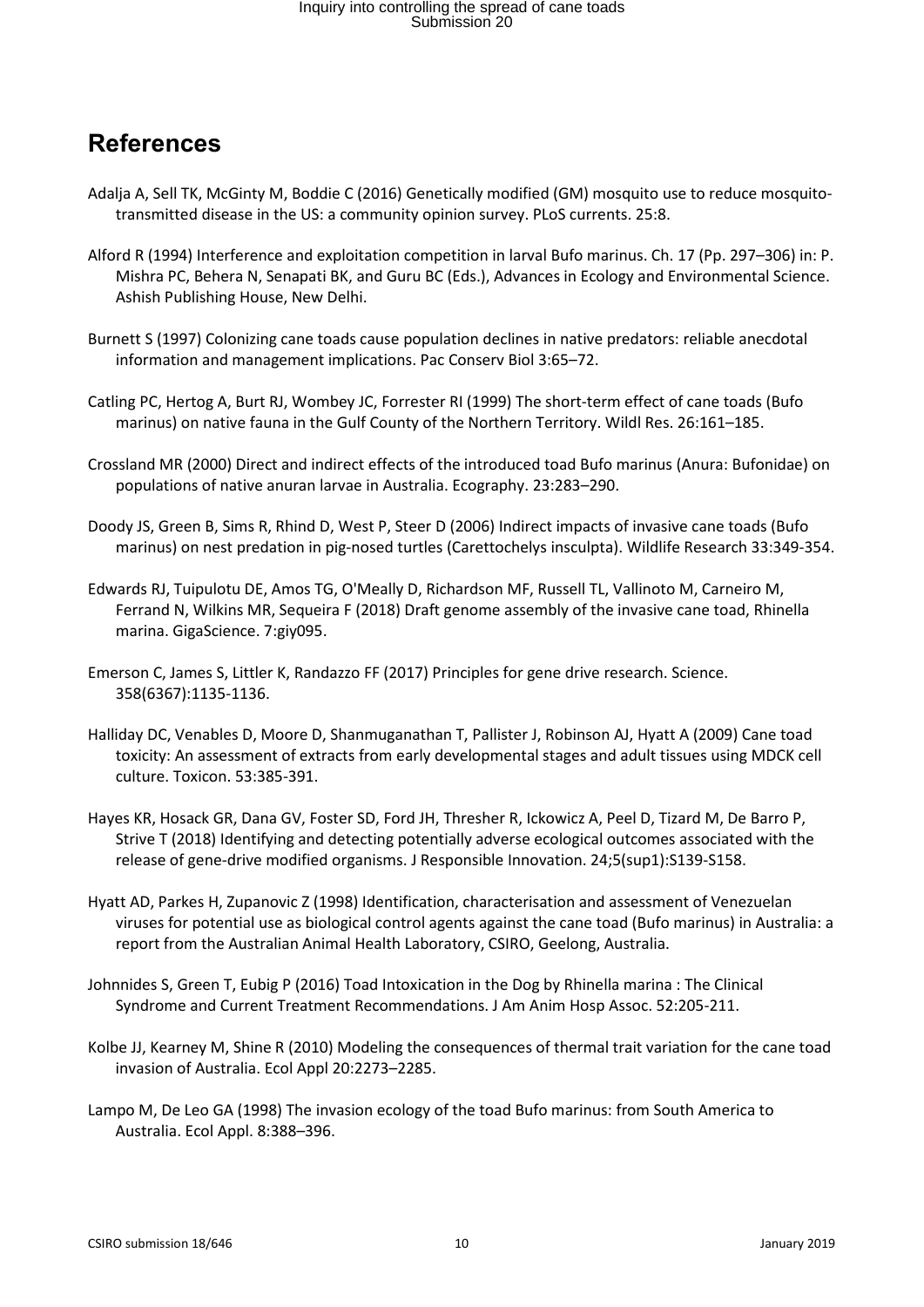- Leitschuh CM, Kanavy D, Backus GA, Valdez RX, Serr M, Pitts EA, Threadgill D, Godwin J (2018) Developing gene drive technologies to eradicate invasive rodents from islands. J. Responsible Innovation. 24;5(sup1):S121-S138.
- Llewelyn J, Phillips BL, Brown GP, Schwarzkopf L, Alford RA, Shine R (2010) Adaptation or preadaptation: why are keelback snakes (*Tropidonophis mairii*) less vulnerable to invasive cane toads (*Bufo marinus*) than are other Australian snakes? Evolut Ecol. 25:13–24.
- McCann S, Greenlees MJ, Newell D, Shine R (2014) Rapid acclimation to cold allows the cane toad to invade montane areas within its Australian range. Funct Ecology. 25:1166–1174.
- O'Donnell S, Webb JK, Shine R (2010) Conditioned taste aversion enhances the survival of an endangered predator imperilled by a toxic invader. J Appl. Ecol. 47:558-565.
- Pallister JA, Halliday DC, Robinson AJ, Venables D, Voysey RD, Boyle DG, Shanmuganathan T, Hardy CM, Siddon NA, Hyatt AD (2011) Assessment of virally vectored autoimmunity as a biocontrol strategy for cane toads. PloS one. 6:e14576.
- Phillips BL, Brown GP, Webb JK, Shine R (2006) Runaway toads: an invasive species evolves speed and thus spreads more rapidly through Australia. Nature 439:803
- Pizzatto L, Shine R. Typhoid Mary in the frogpond: can we use native frogs to disseminate a lungworm biocontrol for invasive cane toads? (2012) Anim. Conserv. 15:545-552.
- Reeves MP (2004) A retrospective report of 90 dogs with suspected cane toad (Bufo marinus) toxicity. Aust Vet J. 82:608-611.
- Roberts BK, Aronsohn MG, Moses BL, Burk RL, Toll J, Weeren FR (2000) Bufo marinus intoxication in dogs: 94 cases (1997-1998). J Am Vet Med Assoc. 216:1941-1944.
- Russo AG, Eden JS, Tuipulotu DE, Shi M, Selechnik D, Shine R, Rollins LA, Holmes EC, White PA (2018) Viral discovery in the invasive Australian cane toad (Rhinella marina) using metatranscriptomic and genomic approaches. J virology JVI-00768
- Science of Cane Toad Invasion and Control. Proceedings of the Invasive Animals CRC/CSIRO/Qld NRM&W Cane Toad Workshop. 5-6 June 2006, Brisbane. <https://www.ncbi.nlm.nih.gov/pubmed/?term=cane+toad+austrlia> Accessed 16.1.19
- Shanmuganathan T, Pallister J, Doody S, McCallum H, Robinson T, Sheppard A, Hardy C, Halliday D, Venables D, Voysey R, Strive T (2010) Biological control of the cane toad in Australia: a review. Anim. Conserv. 13:16-23
- Shine R (2010) The ecological impact of invasive cane toads (*Bufo marinus*) in Australia. Q Rev Bio. 85: 253– 291.
- Sutherst RW, Floyd RB, Maywald GF (1996) The potential geographical distribution of the cane toad, Bufo marinus L. in Australia. Conserv. Biol. 10:294-299.
- Thresher RE, Bax N (2006) Comparative analysis of genetic options for controlling invasive populations of the cane toad, Bufo marinus. In: Molloy, K.L. and Henderson, W.R. (Eds) Science of Cane Toad Invasion and Control. Proceedings of the Invasive Animals CRC/CSIRO/Qld NRM&W Cane Toad Workshop, June 2006,